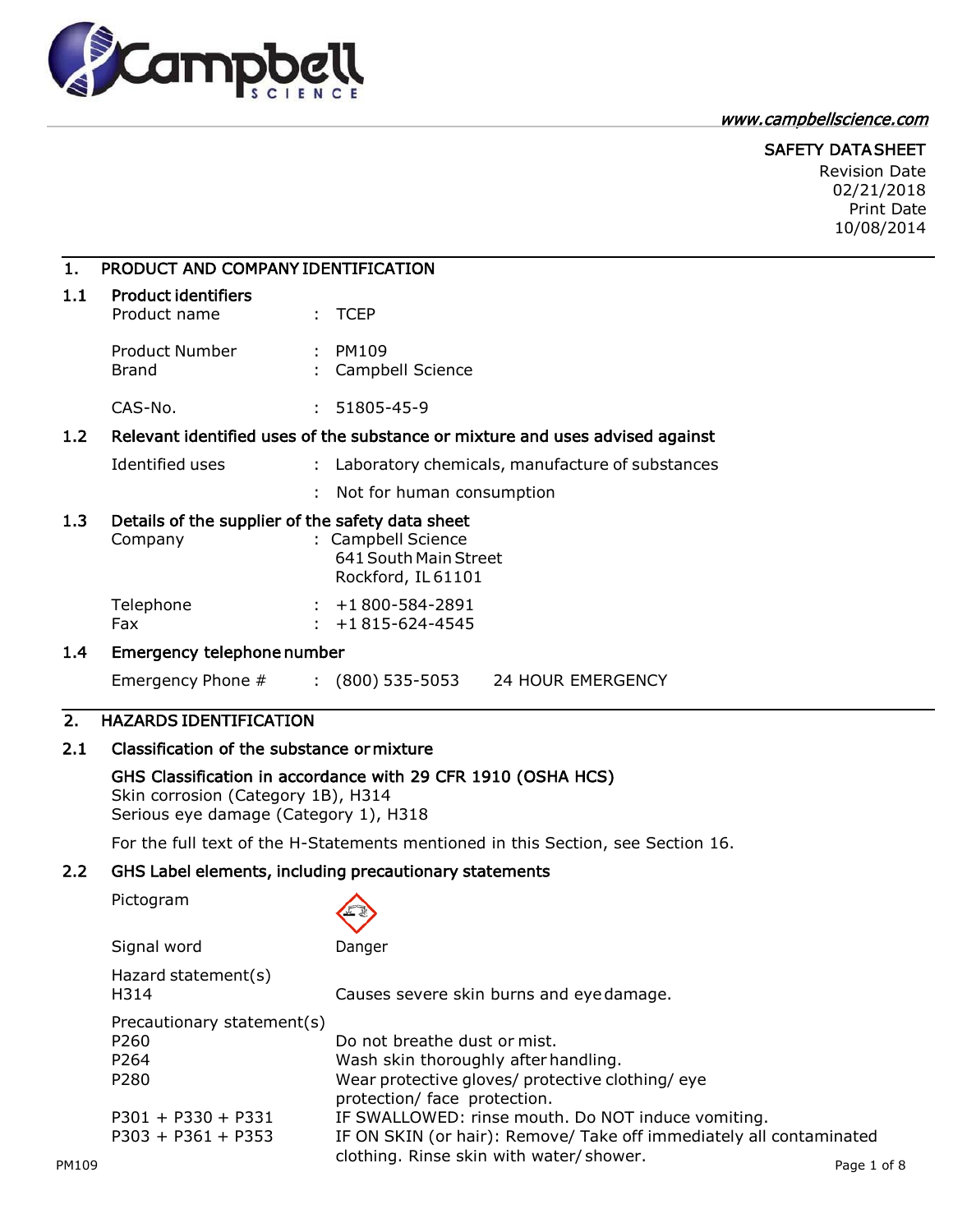| $P304 + P340$        | IF INHALED: Move victim to fresh air and keep at rest in a position<br>comfortable for breathing.                                   |
|----------------------|-------------------------------------------------------------------------------------------------------------------------------------|
| $P305 + P351 + P338$ | IF IN EYES: Rinse cautiously with water for several minutes. Remove<br>contact lenses, if present and easy to do. Continue rinsing. |
| P310                 | Immediately call a POISON CENTER or doctor/ physician.                                                                              |
| P321                 | Specific treatment (see supplemental first aid instructions on this label).                                                         |
| P363                 | Wash contaminated clothing before reuse.                                                                                            |
| P405                 | Store locked up.                                                                                                                    |
| P501                 | Dispose of contents/ container to an approved waste disposal plant.                                                                 |

#### 2.3 Hazards not otherwise classified (HNOC) or not covered by GHS - none

# 3. COMPOSITION/INFORMATION ON INGREDIENTS

#### 3.1 Substances

Synonyms : Tris(2-carboxyethyl)phosphine Hydrochloride  $F<sub>normal</sub>$ 

| Formula          | : $C_9H_15O_6P \cdot HCl$ |
|------------------|---------------------------|
| Molecular Weight | $: 286.65$ g/mol          |
| CAS-No.          | $: 51805 - 45 - 9$        |
|                  |                           |

#### Hazardous components

| Component                                   | <b>Classification</b> | <b>Concentration</b>     |
|---------------------------------------------|-----------------------|--------------------------|
| Tris(2-carboxyethyl)phosphine Hydrochloride |                       |                          |
|                                             | Skin Corr. 1B; Eye    | $\overline{\phantom{0}}$ |
|                                             | Dam. 1; H314          |                          |
| _<br>. .                                    | $\sim$ $\sim$ $\sim$  |                          |

For the full text of the H-Statements mentioned in this Section, see Section 16.

## 4. FIRST AID MEASURES

## 4.1 Description of first aid measures

#### General advice

Move out of dangerous area.

#### If inhaled

If breathed in, move person into fresh air. If not breathing, give artificial respiration.

#### In case of skin contact

Take off contaminated clothing and shoes immediately. Wash off with soap and plenty of water.

#### In case of eye contact

Rinse thoroughly with plenty of water for at least 15 minutes.

## If swallowed

Do NOT induce vomiting. Never give anything by mouth to an unconscious person. Rinse mouth with water.

## 4.2 Most important symptoms and effects, both acute and delayed

The most important known symptoms and effects are described in the labeling (see section 2.2) and/or in section 11.

4.3 Indication of any immediate medical attention and special treatment needed no data available

# 5. FIREFIGHTING MEASURES

## 5.1 Extinguishing media

## Suitable extinguishing media

Use water spray, alcohol-resistant foam, dry chemical or carbon dioxide.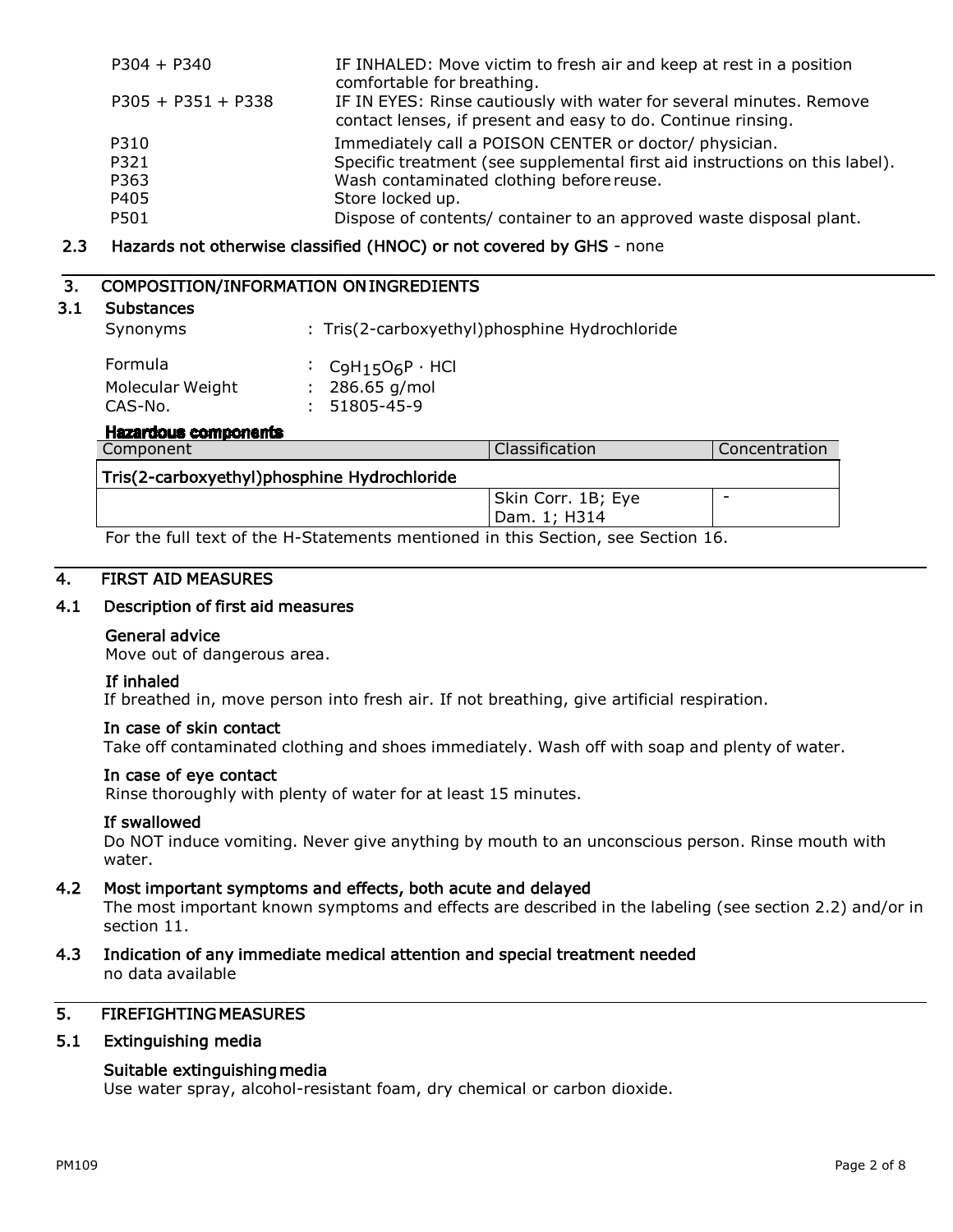## 5.2 Special hazards arising from the substance or mixture

Thermal decomposition may produce toxic fumes of phosphorus oxides and/or phosphine, carbon oxides, nitrogen oxides (NOx), hydrogen chloride gas

## 5.3 Advice for firefighters

Wear self contained breathing apparatus for firefighting if necessary.

# 5.4 Further information

no data available

# 6. ACCIDENTAL RELEASE MEASURES

## 6.1 Personal precautions, protective equipment and emergency procedures

Use personal protective equipment. Avoid dust formation. Avoid breathing vapors, mist or gas. Ensure adequate ventilation. Evacuate personnel to safe areas. Avoid breathing dust. For personal protection see section 8.

#### 6.2 Environmental precautions

Do not let product enter drains.

## 6.3 Methods and materials for containment and cleaning up

Pick up and arrange disposal without creating dust. Sweep up and shovel. Keep in suitable, closed containers for disposal.

# 6.4 Reference to other sections

For disposal see section 13.

## 7. HANDLING AND STORAGE

## 7.1 Precautions for safe handling

Avoid formation of dust and aerosols. Provide appropriate exhaust ventilation at places where dust is formed. For precautions see section 2.2.

## 7.2 Conditions for safe storage, including any incompatibilities

Keep container tightly closed in a dry and well-ventilated place.

Recommended storage temperature: 2 - 8 °C

Keep in a dry place.

## 7.3 Specific end use(s)

Apart from the uses mentioned in section 1.2 no other specific uses are stipulated.

## 8. EXPOSURE CONTROLS/PERSONAL PROTECTION

#### 8.1 Control parameters

#### Components with workplace control parameters

Contains no substances with occupational exposure limit values.

#### 8.2 Exposure controls

Appropriate engineering controls General industrial hygiene practice.

#### Personal protective equipment

#### Eye/face protection

Use equipment for eye protection tested and approved under appropriate government standards such as  $NIOSH (US)$  or  $EN 166(EU)$ .

#### Skin protection

Handle with gloves. Gloves must be inspected prior to use. Use proper glove removal technique (without touching glove's outer surface) to avoid skin contact with this product. Dispose of contaminated gloves after use in accordance with applicable laws and good laboratory practices. Wash and dry hands.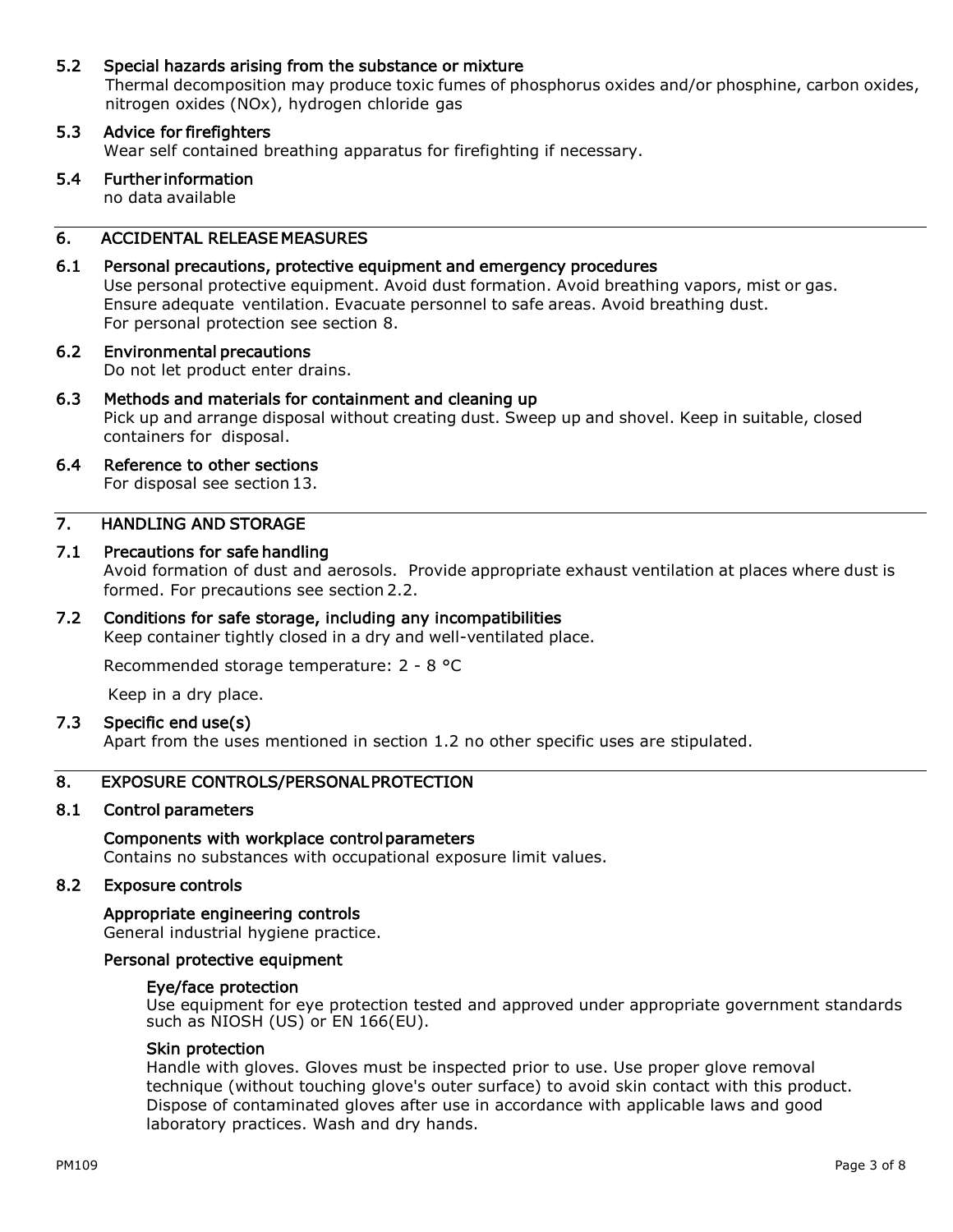Full contact Material: Nitrile rubber Minimum layer thickness: 0.11 mm Break through time: 480 min Material tested: Dermatril® (KCL 740 / Aldrich Z677272, Size M)

Splash contact Material: Nitrile rubber Minimum layer thickness: 0.11 mm Break through time: 480 min Material tested: Dermatril® (KCL 740 / Aldrich Z677272, Size M) data source: KCL GmbH, D-36124 Eichenzell, phone +49 (0)6659 87300, e-mail [sales@kcl.de,](mailto:sales@kcl.de) test method: EN374

If used in solution, or mixed with other substances, and under conditions which differ from EN 374, contact the supplier of the CE approved gloves. This recommendation is advisory only and must be evaluated by an industrial hygienist and safety officer familiar with the specific situation of anticipated use by our customers. It should not be construed as offering an approval for any specific use scenario.

#### Body protection

Complete suit protecting against chemicals, the type of protective equipment must be selected according to the concentration and amount of the dangerous substance at the specific workplace.

#### Respiratory protection

Where risk assessment shows air-purifying respirators are appropriate use a full-face particle respirator type N100 (US) or type P3 (EN 143) respirator cartridges as a backup to engineering controls. If the respirator is the sole means of protection, use a full-face supplied air respirator. Use respirators and components tested and approved under appropriate government standards such as NIOSH (US) or CEN (EU).

## Control of environmental exposure

Do not let product enter drains.

## 9. PHYSICAL AND CHEMICAL PROPERTIES

# 9.1 Information on basic physical and chemical properties a) Appearance Form: powder Color: white b) Odor no data available c) Odor Threshold **changes** are a set of the control of the control of the control of the control of the control of the control of the control of the control of the control of the control of the control of the control of t d) pH no data available

- e) Melting point/freezing point 176 °C (348 °F)
- f) Initial boiling point and boiling range no data available
- g) Flash point no data available
- h) Evaporation rate no data available no data available
- i) Flammability (solid, gas) no data available is no data available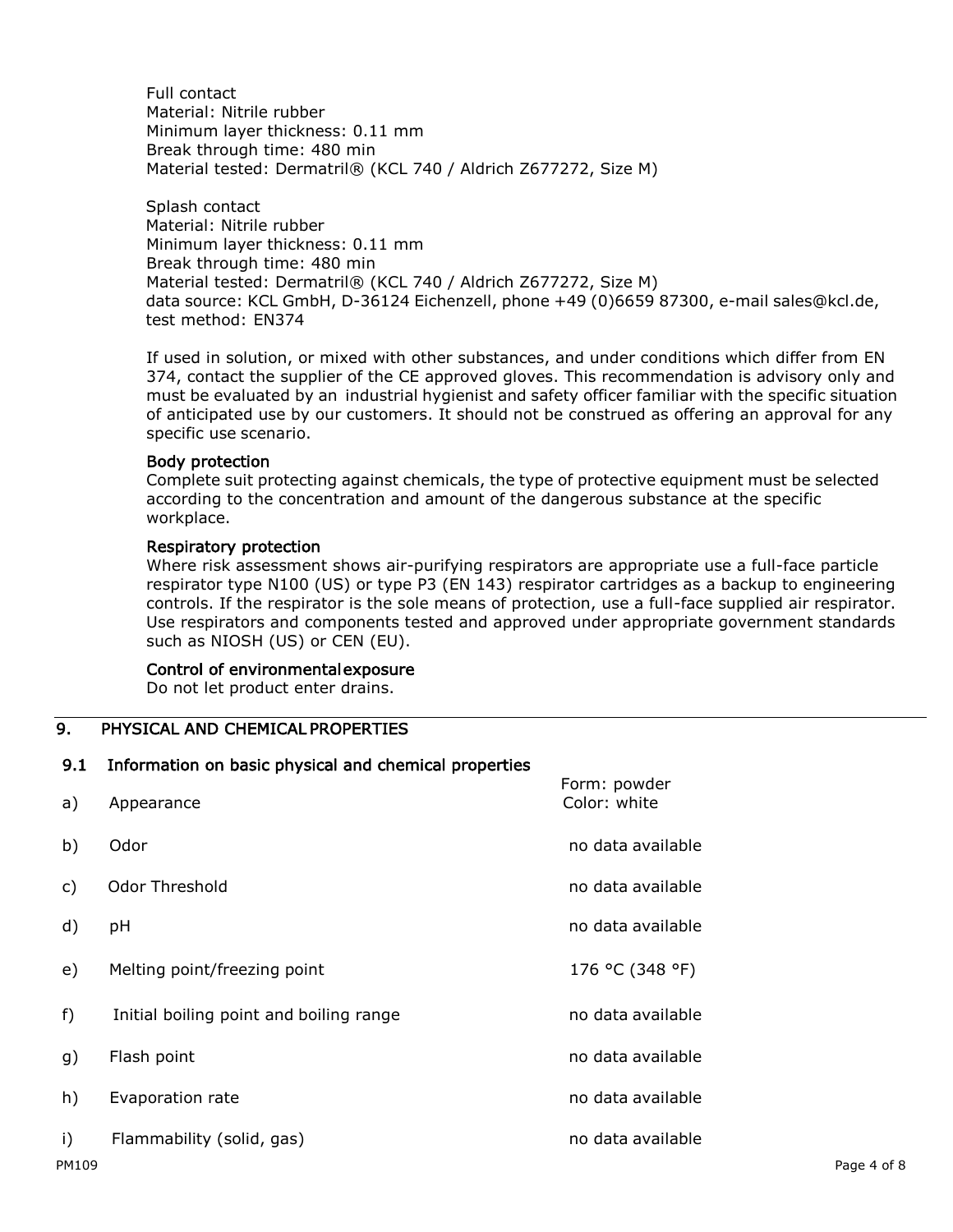| j)      | Upper/lower flammability or explosive<br>limits | no data available |
|---------|-------------------------------------------------|-------------------|
| k)      | Vapor pressure                                  | no data available |
| $\vert$ | Vapor density                                   | no data available |
| m)      | Relative density                                | 1.04 $g/cm3$      |
| n)      | Water solubility                                | 50 mg/mL          |
| o)      | Partition coefficient: n- octanol/water         | no data available |
| p)      | Auto-ignition temperature                       | no data available |
| q)      | Decomposition temperature                       | no data available |
| r)      | Viscosity                                       | no data available |
| s)      | <b>Explosive properties</b>                     | no data available |
| t)      | Oxidizing properties                            | no data available |
|         |                                                 |                   |

# 9.2 Other safety information

no data available

# 10. STABILITY AND REACTIVITY

## 10.1 Reactivity no data available

## 10.2 Chemical stability Stable under recommended storage conditions.

## 10.3 Possibility of hazardous reactions no data available

#### 10.4 Conditions to avoid no data available

## 10.5 Incompatible materials Strong oxidizing agents

## 10.6 Hazardous decomposition products Other decomposition products - no data available In the event of fire: see section 5

# 11. TOXICOLOGICAL INFORMATION

# 11.1 Information on toxicological effects

Acute toxicity: no data available

LD50 Oral - rat - 3,500 mg/kg

Inhalation: no data available

LD50 Dermal - rat - > 3,000 mg/kg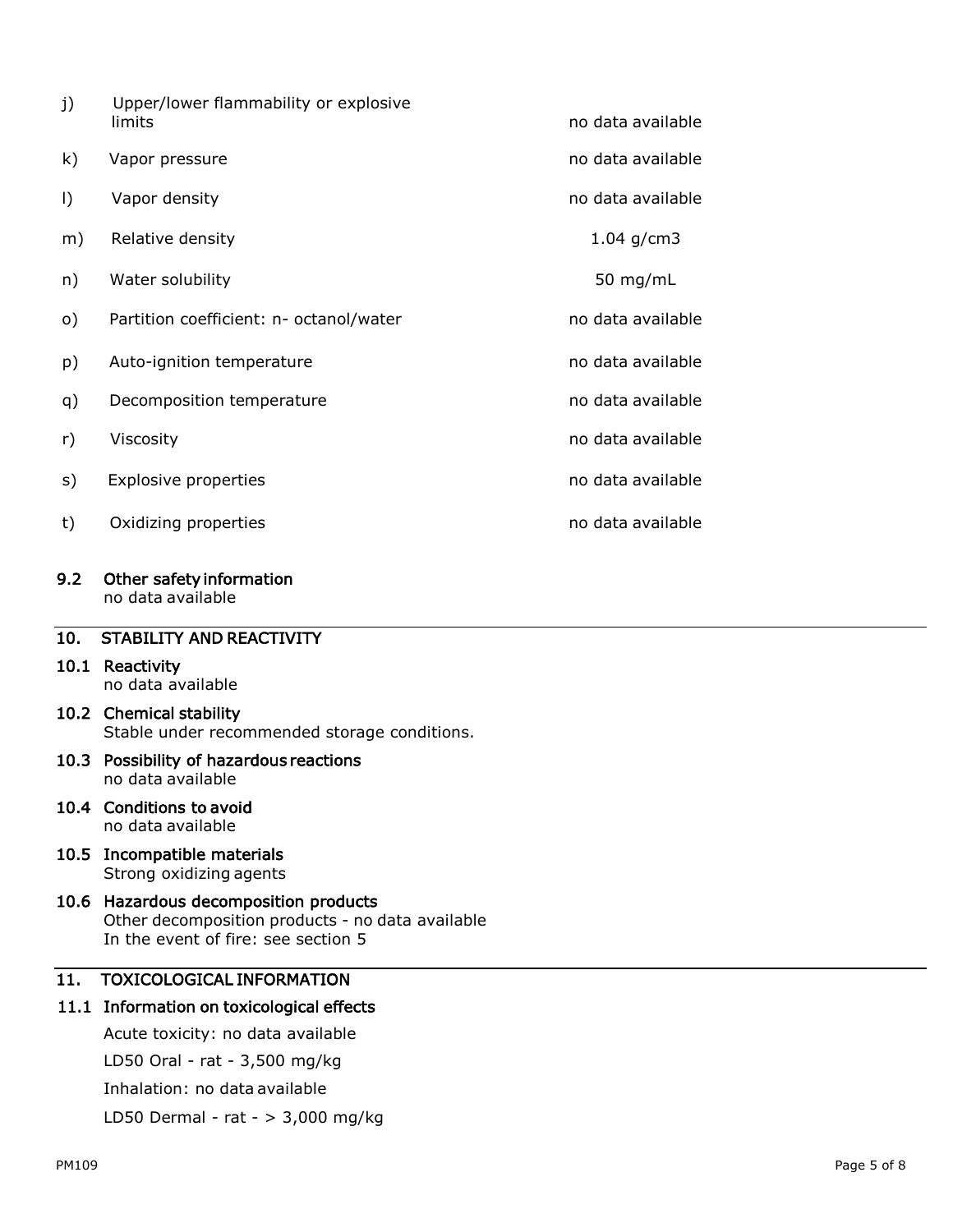## Skin corrosion/irritation

no data available

#### Serious eye damage/eye irritation

no data available

Respiratory or skin sensitization

no data available

## Germ cell mutagenicity

no data available

#### **Carcinogenicity**

- IARC: No component of this product present at levels greater than or equal to 0.1% is identified as probable, possible or confirmed human carcinogen by IARC.
- ACGIH: No component of this product present at levels greater than or equal to 0.1% is identified as a carcinogen or potential carcinogen by ACGIH.
- NTP: No component of this product present at levels greater than or equal to 0.1% is identified as a known or anticipated carcinogen by NTP.
- OSHA: No component of this product present at levels greater than or equal to 0.1% is identified as a carcinogen or potential carcinogen by OSHA.

## Reproductive toxicity

no data available

#### Specific target organ toxicity - single exposure

no data available

# Specific target organ toxicity - repeated exposure

no data available

#### Aspiration hazard

no data available

## Additional Information

RTECS: Not available

Material is extremely destructive to tissue of the mucous membranes and upper respiratory tract, eyes, and skin.

## 12. ECOLOGICAL INFORMATION

12.1 Toxicity

no data available

- 12.2 Persistence and degradability no data available
- 12.3 Bioaccumulative potential no data available
- 12.4 Mobility in soil no data available

# 12.5 Results of PBT and vPvB assessment

PBT/vPvB assessment not available as chemical safety assessment not required/not conducted

## 12.6 Other adverse effects

no data available

.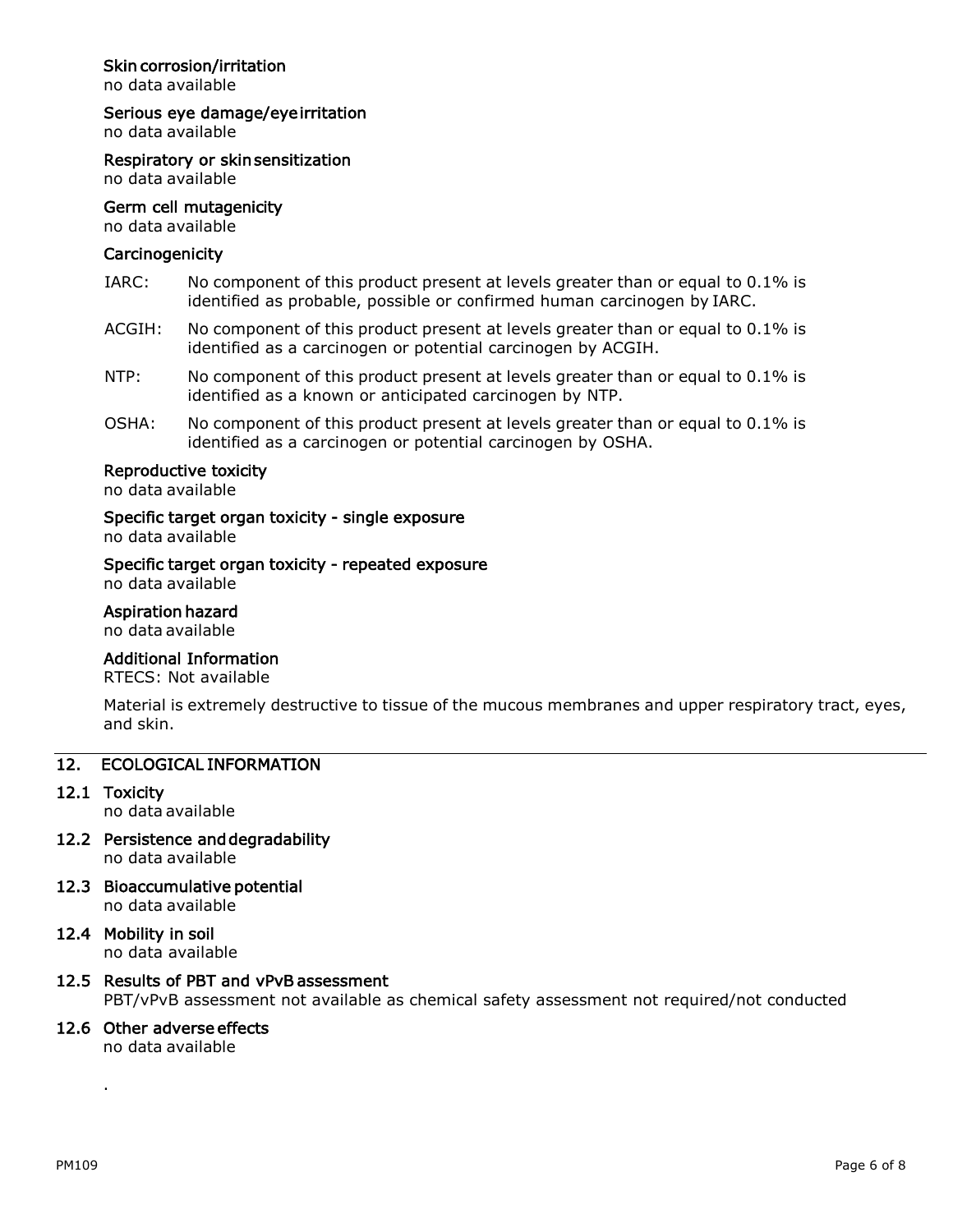## 13. DISPOSAL CONSIDERATIONS

#### 13.1 Waste treatment methods

#### Product

Offer surplus and non-recyclable solutions to a licensed disposal company. Contact a licensed professional waste disposal service to dispose of this material. Dissolve or mix the material with a combustible solvent and burn in a chemical incinerator equipped with an afterburner and scrubber.

#### Contaminated packaging

Dispose of as unused product.

## 14. TRANSPORT INFORMATION

## DOT (US)

UN number: 3261 Class: 8 Packing group: II Proper shipping name: Corrosive solid, acidic, organic, n.o.s. (Tris(2-carboxyethyl)phosphine hydrochloride) Marine pollutant: No Poison Inhalation Hazard: No

## IMDG

UN number: 3261 Class: 8 Packing group: II EMS-No: F-A, S-B Proper shipping name: CORROSIVE SOLID, ACIDIC, ORGANIC, N.O.S. (Tris(2-carboxyethyl)phosphine hydrochloride) Marine pollutant: No

## IATA

UN number: 3261 Class: 8 Packing group: II Proper shipping name: Corrosive solid, acidic, organic, n.o.s. (Tris(2-carboxyethyl)phosphine hydrochloride)

## 15. REGULATORY INFORMATION

#### SARA 302 Components

SARA 302: No chemicals in this material are subject to the reporting requirements of SARA Title III, Section 302.

## SARA 313 Components

SARA 313: This material does not contain any chemical components with known CAS numbers that exceed the threshold (De Minimis) reporting levels established by SARA Title III, Section 313.

## SARA 311/312 Hazards

Acute Health Hazard

| Pennsylvania Right To Know Components       | CAS-No.    |
|---------------------------------------------|------------|
| Tris(2-carboxyethyl)phosphine Hyrdochloride | 51805-45-9 |
| New Jersey Right To Know Components         | CAS-No.    |

Tris(2-carboxyethyl)phosphine Hydrochloride 51805-45-9

## California Prop. 65 Components

This product does not contain any chemicals known to State of California to cause cancer, birth defects, or any other reproductiveharm.

## 16. OTHER INFORMATION

#### HMIS Rating

| Health hazard:   | 3        |
|------------------|----------|
| Flammability:    | O        |
| Physical Hazard: | $\Omega$ |